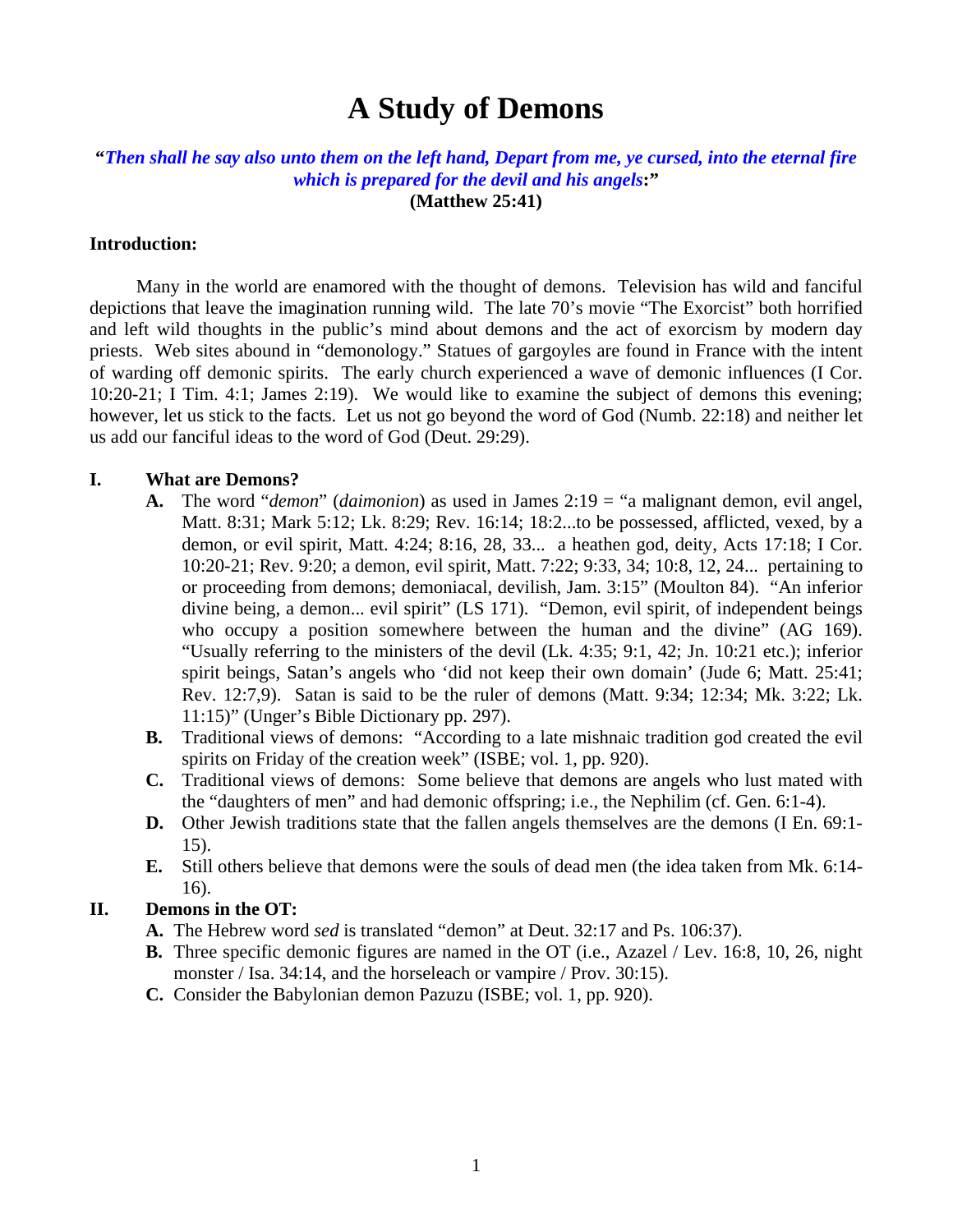

Inscribed bronze statue of the Babylonian demon Pazuzu. The figure has the feet and wings of an eagle, a human body with claws for hands, and a misshapen head. (Archives Photographiques)

#### **III. Demons in the NT:**

- **A.** Demons in the NT are often regarded as "evil spirits, unclean spirits, and deceitful spirits." Three occasions in the NT reveal demon worship (Acts 17:18; I Cor. 10:20ff; Rev. 9:20).
- **B.** Demon possession occurred quite often in the pre-church (i.e., Jesus' day) and apostolic days. Symptoms of demonic possession included:
	- **1.** Insane raving (Mk. 1:24; 5:5; Lk. 9:39)
	- **2.** Self destructive behavior (Mk. 5:5; 9:18).
	- **3.** Antisocial behavior of nudity (Lk. 8:35).
	- **4.** Seizures (Mk. 1:26; 9:18, 20, 26; Matt. 17:15).
	- **5.** Dumbness (Mk. 9:25, 32; 12:22).
	- **6.** Deafness (Mk. 9:25).
	- **7.** Blindness (Matt. 12:22).
	- **8.** Performance of involuntary functions (Acts 16:16-18; Mk. 1:24; 5:7; Lk. 828).
- **C.** Jesus exorcized demons by simply commanding them to come out of people (Mk. 1:25; 5:8; 9:25). Six times Jesus performed this work:
	- **1.** The demoniac in the synagogue (Mk. 1:23).
	- **2.** The Gerasene demoniac (Mk. 5:1-20).
	- **3.** The daughter of the Syrophoenician woman (Mk. 7:24-30).
	- **4.** The epileptic boy (Mk. 9:14-29).
	- **5.** The dumb demoniac (Matt. 9:32-34).
	- **6.** The blind and dumb demoniac (Matt. 12:22ff).
- **D.** Paul too called the "spirit of divination" out of the slave girl in Philippi (Acts 16:16-18).